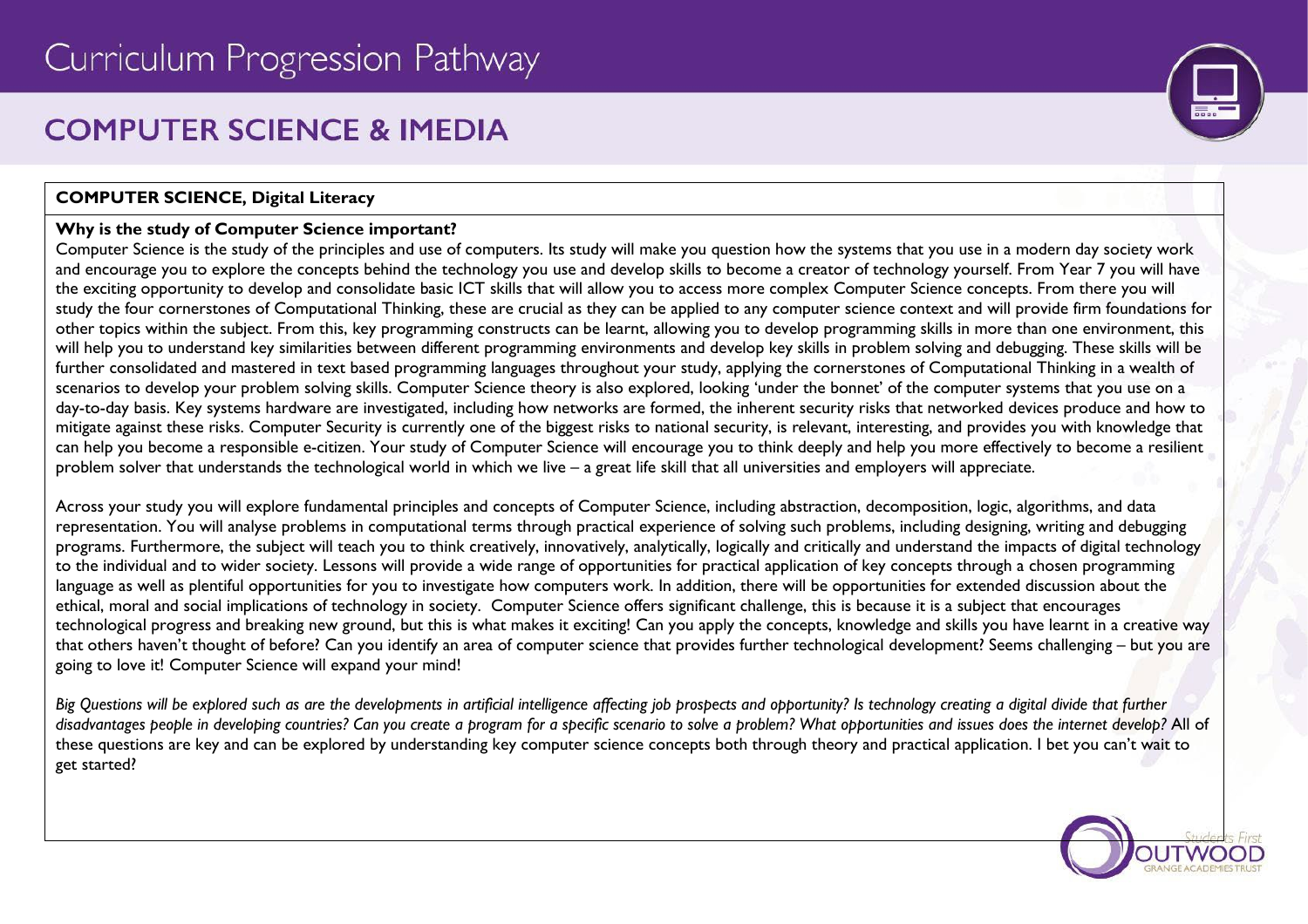## **Why is the study of Digital Literacy important?**

Digital literacy has become paramount in any workplace or educational setting in the world. A good understanding of how to use technology to perform common tasks is a requirement that students need to be prepared for. Students will learn how technology can be used and apply this to real-world settings, investigating modern-day problems spanning the bridge between humanities and technology. This includes investigations into recent war, political issues and hands-on life-skills to prepare students for post academy life.

## **What skills will the study of Computer Science teach you?**

You are a citizen in this world and you need to know how to solve problems using technology and the key concepts involved in the technology that we have become so dependent on. It will teach you to…

- Apply computational thinking techniques (abstraction, decomposition, pattern recognition, algorithms) in a range of scenarios to solve problems.
- Develop resilience by not being afraid of challenges when solving problems, but to break them down and keep trying.
- Be creative in a subject that may not be renowned for it there is no limit to creativity when you create the solution.
- How to act responsibly online to ensure that you and others stay safe online.
- Identify the key programming constructs (sequence, selection, iteration) required to solve a problem.
- Apply the key programming constructs (sequence, selection, iteration) to any programming language.
- Work independently and part of a team to solve complex problems.
- Construct reasoned arguments to ethical, social and moral problems that have arisen due to technology and communicate these in an effective way.
- Identify links between different elements of computer science
- Evaluate different methods of representing data and decide on the most suitable method for presentation/storage

#### **What skills will the study of Digital Literacy teach you?**

Real-life scenario based work will be at the core of all of the units of study, for example students will learn:

- how to prepare the necessary documentation and campaign for running for Prime Minister
- how spreadsheet software can be used to plan trips, calculate expenses and salaries, including investigations into British wages
- how to present ideas clearly and articulation of opinions
- how to use maps to display information, researching key events that have changed our world.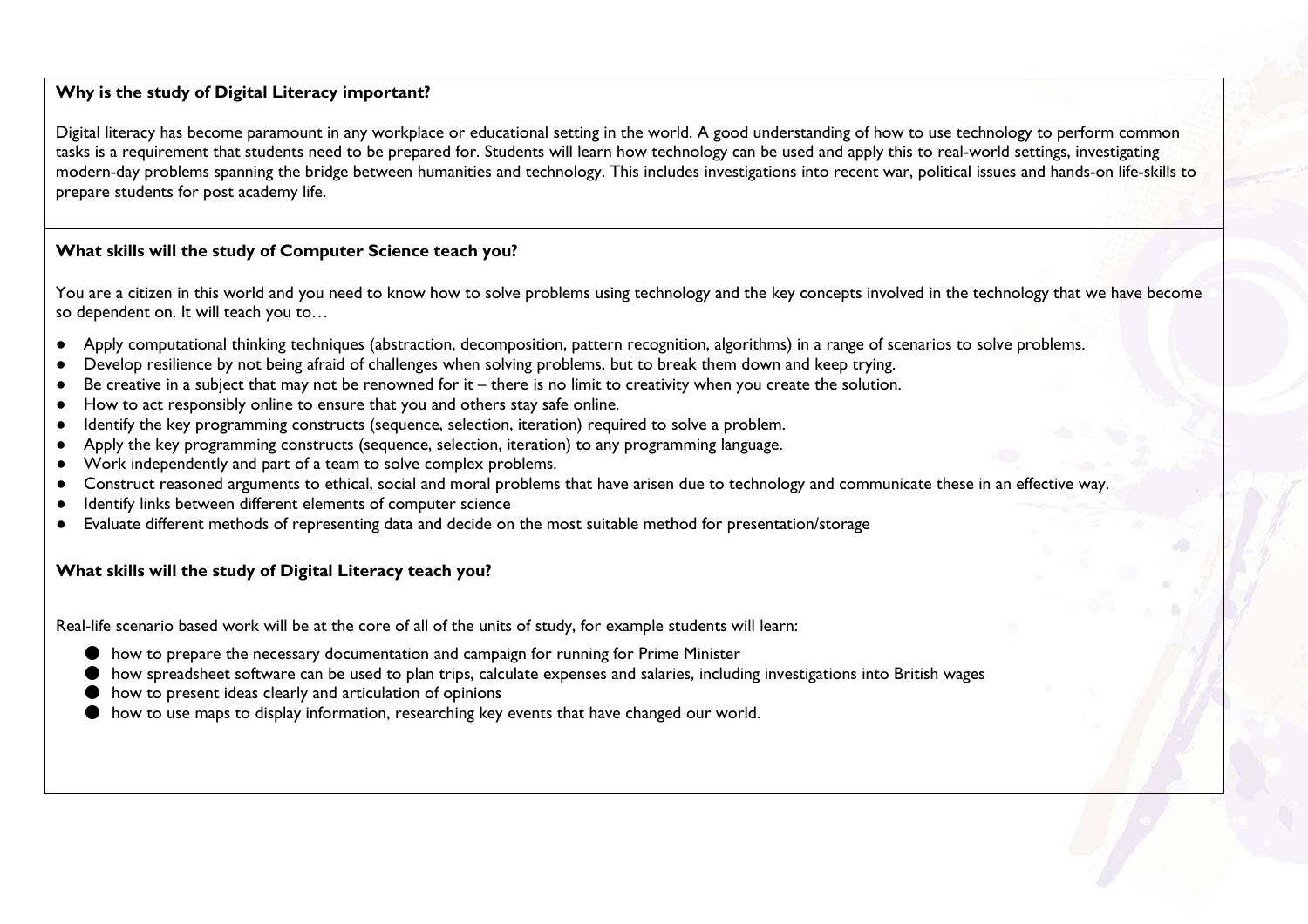# **How does your study of Computer Science support your study in other subjects?**

Study of any subject in our curriculum takes full advantage of links with other subject areas - we term these as interdisciplinary links and we make the most of them because we know that deep learning requires the transference of knowledge and skills from one topic of learning to another. Once you can transfer your learning across topics and subject areas then you are really mastering what you know and how to apply your understanding and skills.

Computer Science touches on so many other subjects such as mathematics as you develop skills in problems solving, including decomposition (breaking down problems), abstraction (removing unnecessary detail from a problem) and pattern recognition. All of these skills will support your teaching in Mathematics as these are very important in being able to solve mathematics problems in a range of contexts. There are also links with Science as binary logic can be applied to electrical circuits in Physics and much of the technology from Computer Science can be mapped back to core principles of Science. For example, how sensors are used to monitor motion, force and/or pressure. You will learn methods of thinking and research that are widely applicable to other subject areas helping your thinking in all subjects.

#### **How can you deepen your understanding of Computer Science?**

The Computer Science department offers lots of great opportunities for you to really engage with this fabulous subject. In Year 7 & 8 we engage with an external program called iDEA (Inspiring Digital Enterprise Award). This is an online program that students can complete in addition to their lessons to develop digital and enterprise skills. It is an initiative from the Duke of York and is the digital equivalent of the Duke of Edinburgh programme. Across Year 7 to 13, students engage in the Bebras Challenge. This is a national competition run by Oxford University that assesses Computational Thinking skills. Students have the opportunity to take part in this competition and if they are in the 10% nationally, they will be invited to Oxford university to take part in a new challenge.

Why not continue the iDEA programme at home to complete your bronze award, see if you can complete all the badges, develop your digital literacy and enterprise skills and compete against other students in the trust. In VMG you complete Computational Thinking challenges, these are examples of the types of challenges you will have to complete individually in the Bebras challenge. Do you enjoy doing these? Do they provide mental stimulation and a challenge to you? If so, ask your teacher about how to enter the Bebras challenge.

Get involved! Become a Computer Scientist!

#### **How does your study of Digital Literacy support your study in other subjects?**

Digital literacy is designed to support your study of other subjects. It provides you skills in a range of areas, including analytical - giving you the ability to analyse data from any subject to form opinions. The curriculum supports your development in English, with examples such as letter writing and using technology to communicate.

## **How can you deepen your understanding of Digital Literacy?**

Technology is all around us, and taking an interest in the products that you may see on social media such as videos, graphics etc not just for their content but also the underlying design principles around them. Why is a video constructed in the way it is? Why do magazines design and layout their front cover in the way they do? These questions will further deepen your understanding within the subject. Immersing yourself in digital media will certainly help deepen your knowledge and understanding of media products.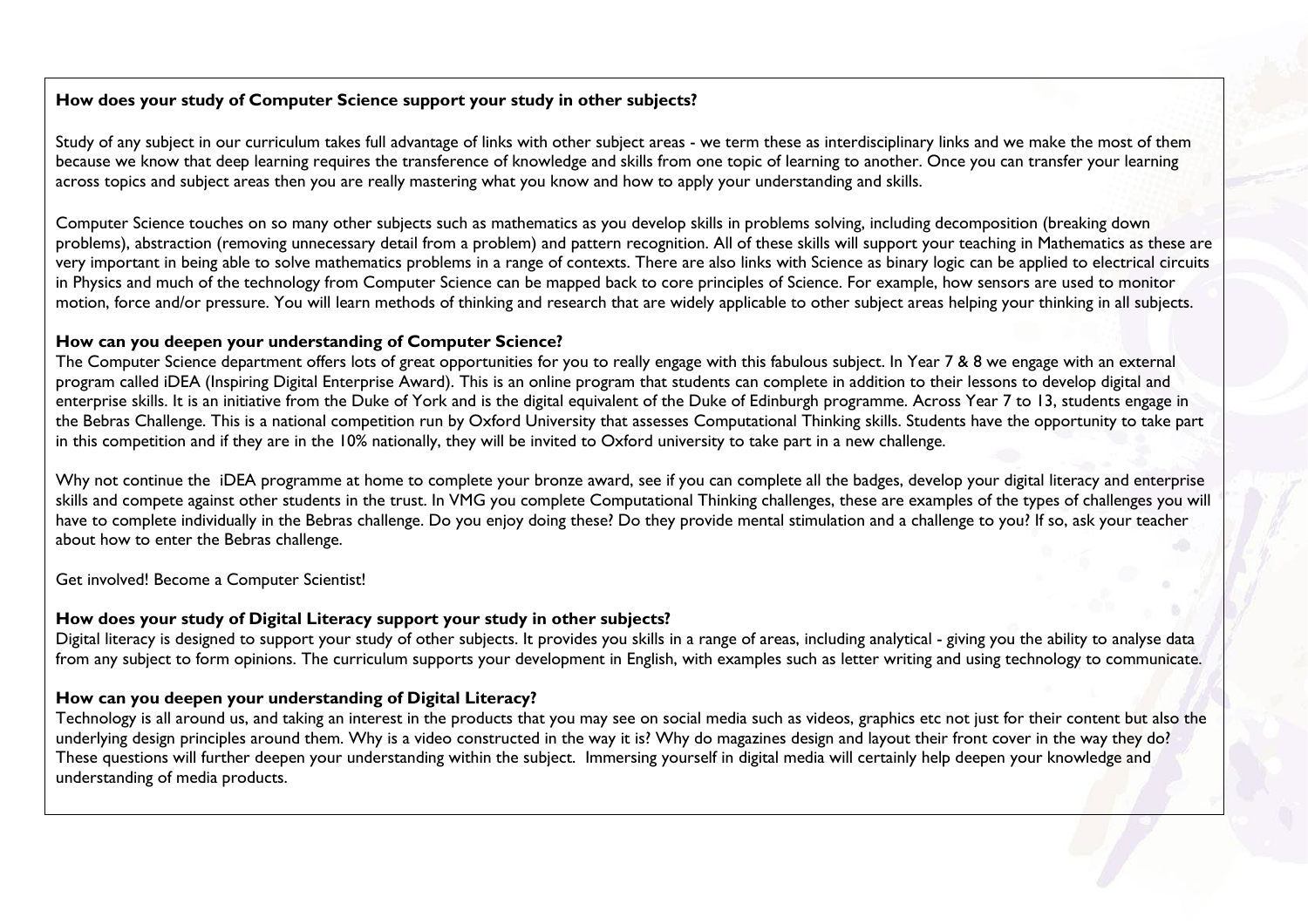#### **How are you assessed in Computer Science?**

Throughout the Computer Science course you are assessed using the following assessment objectives which ensure that you can cumulatively build your subject understanding in preparation for future GCSE and A Level study. There are half termly assessment points each year that we term Praising Stars©. For younger years we base our assessment on our subject mapping of the age related expectations across the curriculum, assessing students' performance at their current stage of study against expectation. At GCSE we make informed predictions informed by our holistic assessment of their progress against the key assessment objectives and their aspirational GCSE targets. These are also the basis for any appropriate support and intervention.

# **Key Assessment Objectives**

**AO1:** Demonstrate knowledge and understanding of the key concepts and principles of Computer Science. **A02:** Apply knowledge and understanding of key concepts and principles of Computer Science.

**A03:** Analyse problems in computational terms:

- to make reasoned judgements
- to design, program, evaluate and refine solutions.

## **How are you assessed in Digital Literacy?**

Assessment takes place throughout the programme of study, with lots of smaller, skills based assessments to inform your teacher how you might be able to improve your skills. Having completed all of the units, you would be very close to being able to complete the Google Digital Skills qualification online.

#### **How can Computer Science support your future?**

Computer Science is offered at most sixth form colleges and prestigious universities either as a single honours or a joint honours subject studied alongside other disciplines e.g. Computer Systems Engineering, Computer Games Design, Computer Science & Artificial Intelligence, Mathematics & Computer Science and Computer Forensics. The very fact that you have been able to study Computer Science e.g. computational thinking will help your future application be they for colleges, universities, apprenticeships or employment.

Careers that the study of Computer Science supports include:

- Database administrator
- Software Developer
- **Web Application Developer**
- **Computer Systems Analyst**
- Mobile App Developers
- **Information Security Analyst**
- **Computer Network Architect**
- Software Tester
- **Network Manager**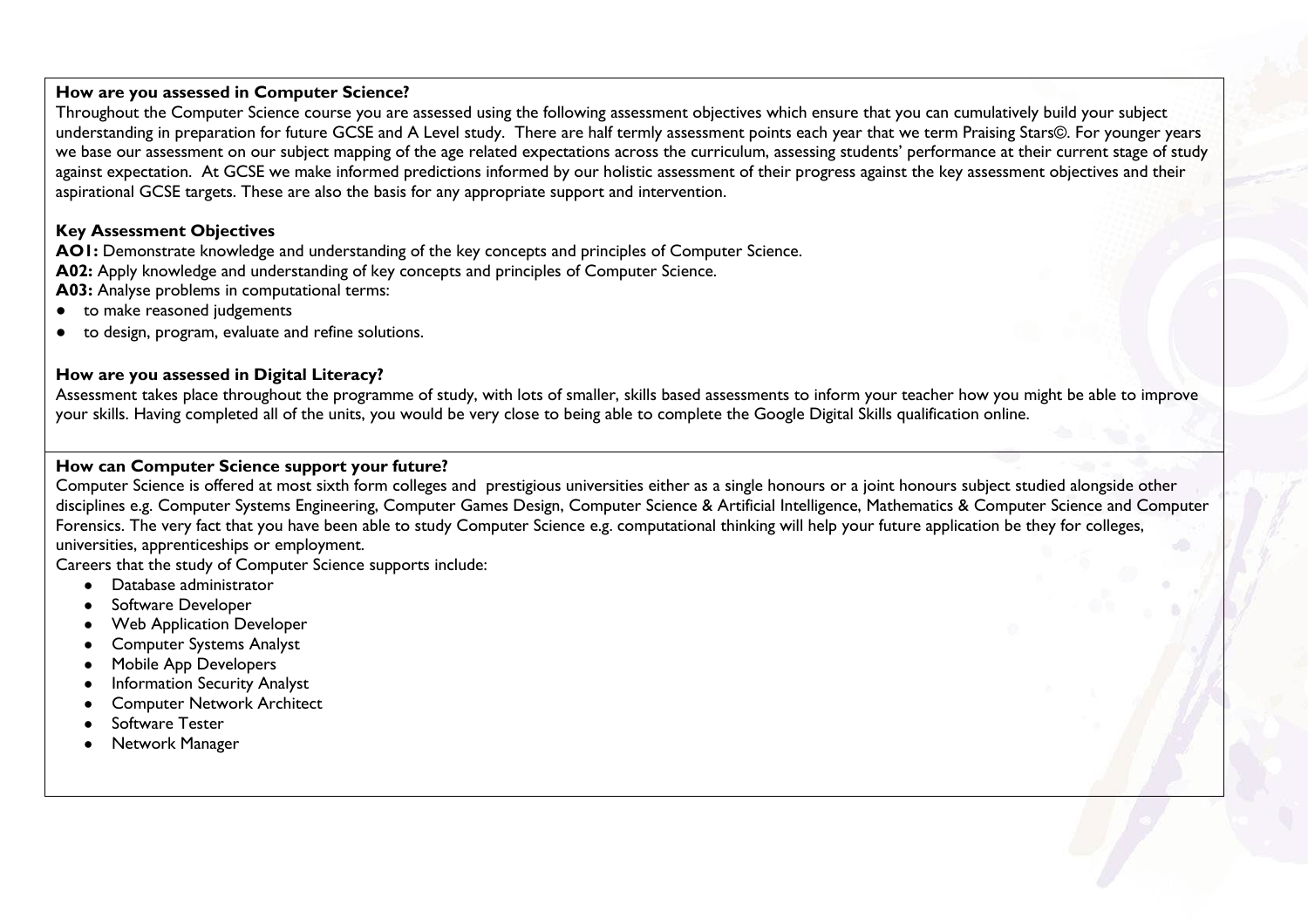| Algorithms and problem solving        | Year II                                                                     |
|---------------------------------------|-----------------------------------------------------------------------------|
|                                       |                                                                             |
|                                       | <b>Networks</b>                                                             |
| Representing data in computer systems | Networks 2                                                                  |
| Programming fundamentals              | System security                                                             |
| Producing robust solutions            | Ethical, legal, cultural and environmental impacts of<br>digital technology |
| Systems architecture                  | Knowledge retention and recall                                              |
|                                       | Exam paper I and 2                                                          |
|                                       | Memory and Storage                                                          |

| KS3 COMPUTER SCIENCE AND DIGITAL LITERACY PROGRESSION PATHWAY AT OUTWOOD ACADEMY BYDALES |  |
|------------------------------------------------------------------------------------------|--|
| E-Safety                                                                                 |  |
| Computational Thinking (Computer Science)                                                |  |
| Spreadsheets (ICT)                                                                       |  |
| Micro: Bit (Computer Science)                                                            |  |
| Outwood Travels (Digital Literacy)                                                       |  |
| <b>Computing Theory (Computer Science)</b>                                               |  |
| Small Basic (Computer Science)                                                           |  |
| Running for Prime Minister (Digital Literacy)                                            |  |
| Programming in Python (Computer Science)                                                 |  |